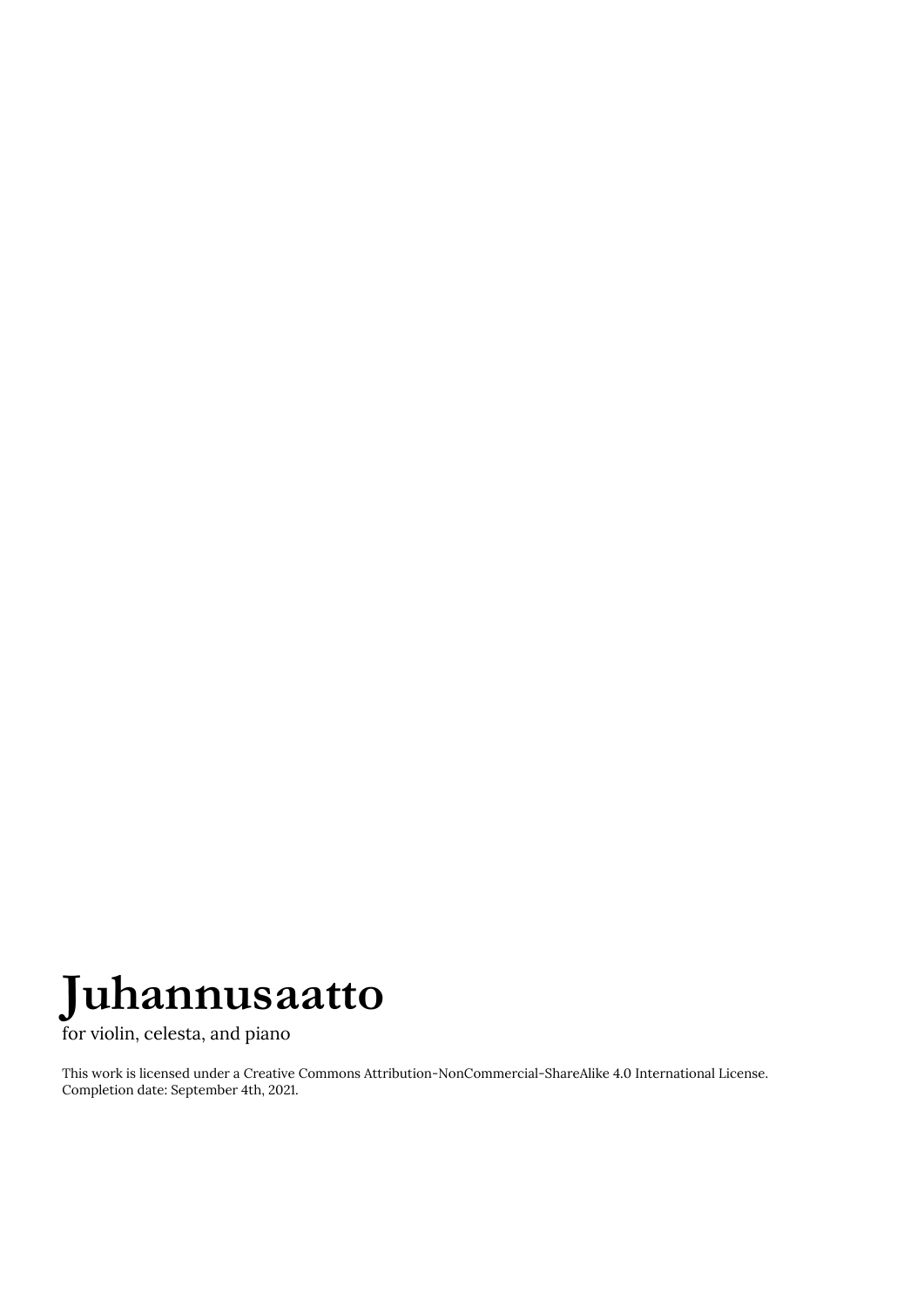Violin: optionally, use generous amounts of ad lib. sul ponticello in quiet solo passages (e.g. mm. 6–7, mm. 19–21, etc.). In measure 108, the arpeggi aren't fast, and the second is slower than the first (which is what the rit. mark indicates).

Celesta: Because procuring a celesta may prove difficult, a digital instrument with a good celesta tone may be used. Whichever instrument you use, adjust your dynamics so that in trio passages the celesta tone is prominent, but not overpowering the other instruments. With solo passages, in general, play quietly, with an occasional passage done in mezzo-forte, depending on your preference.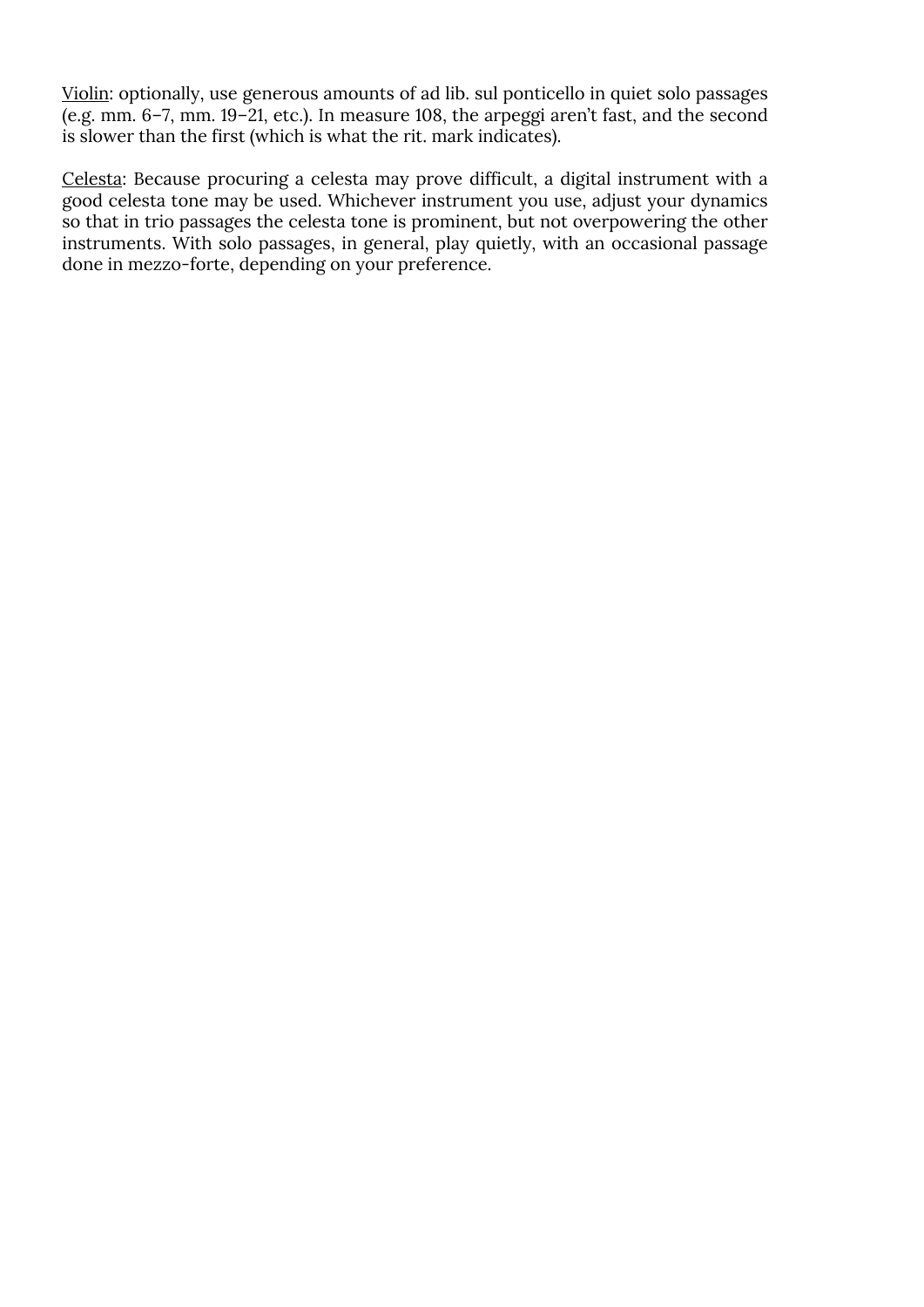



## Juhannusaatto

Jashiin

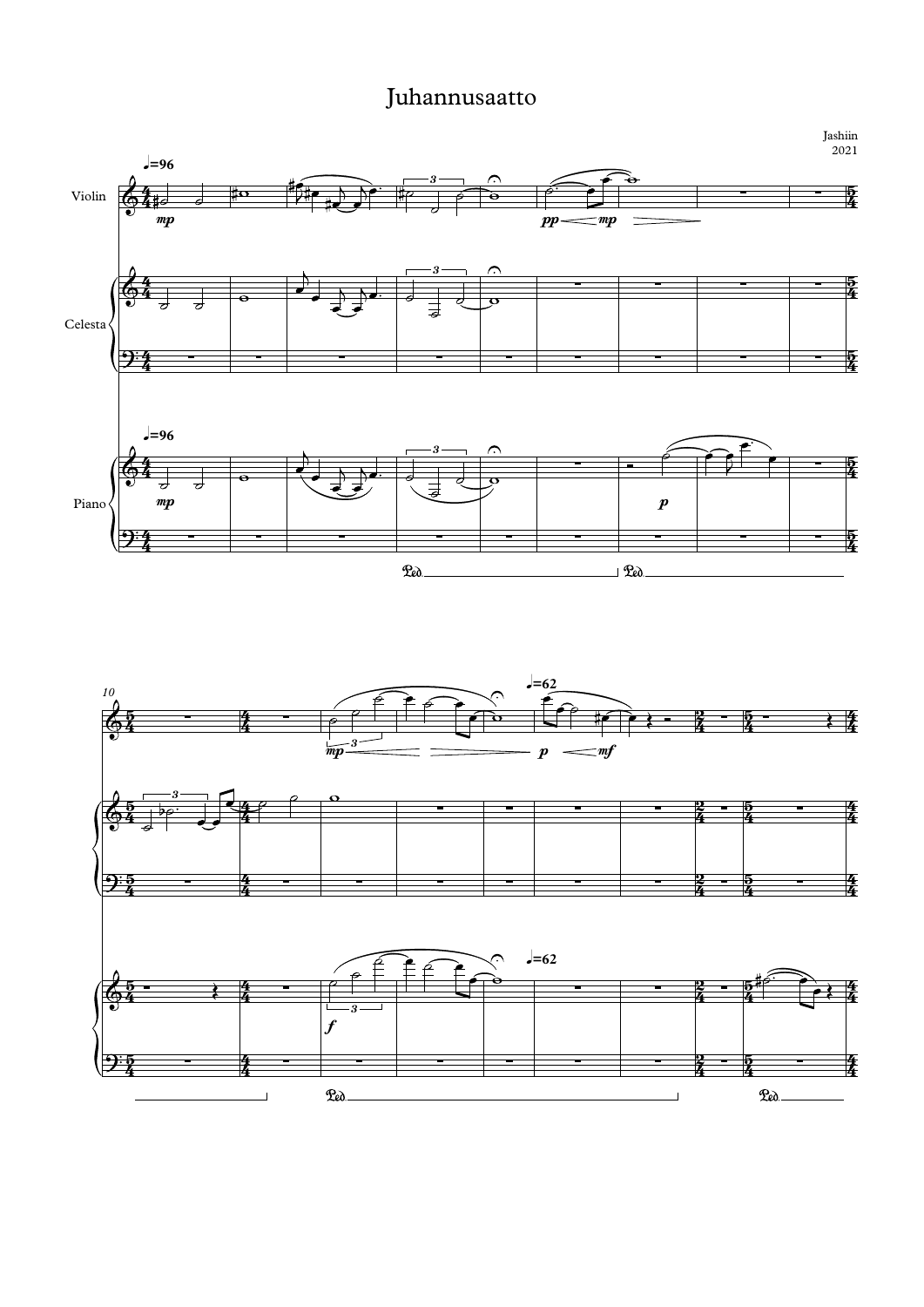

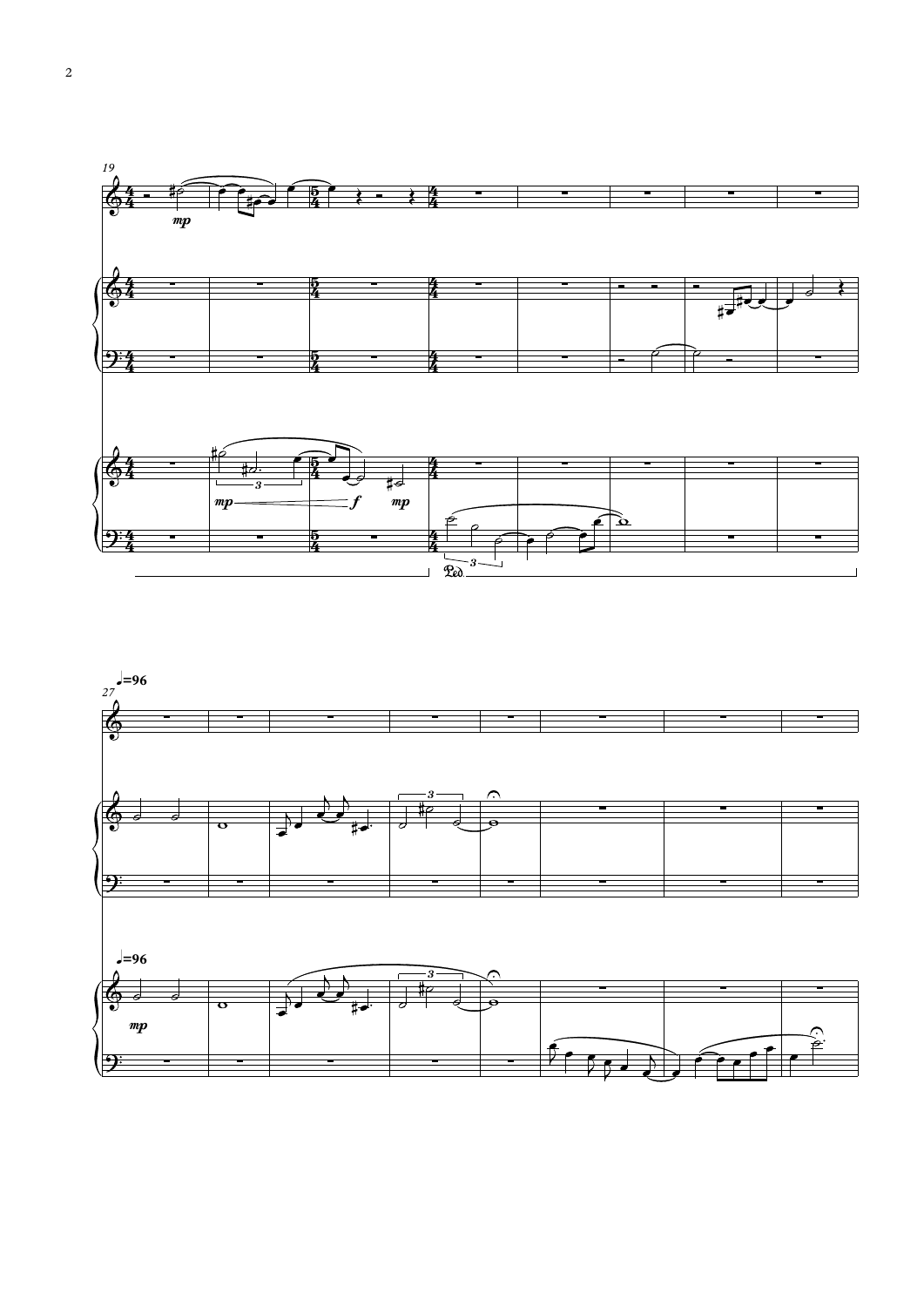



|            | <b>V</b>       |    |  |
|------------|----------------|----|--|
| KØ         |                | ,, |  |
|            | ۰. د           |    |  |
|            | りつ・・           |    |  |
|            | m <sub>l</sub> |    |  |
|            |                |    |  |
| $\sqrt{ }$ |                |    |  |
|            |                |    |  |
|            |                |    |  |
|            |                |    |  |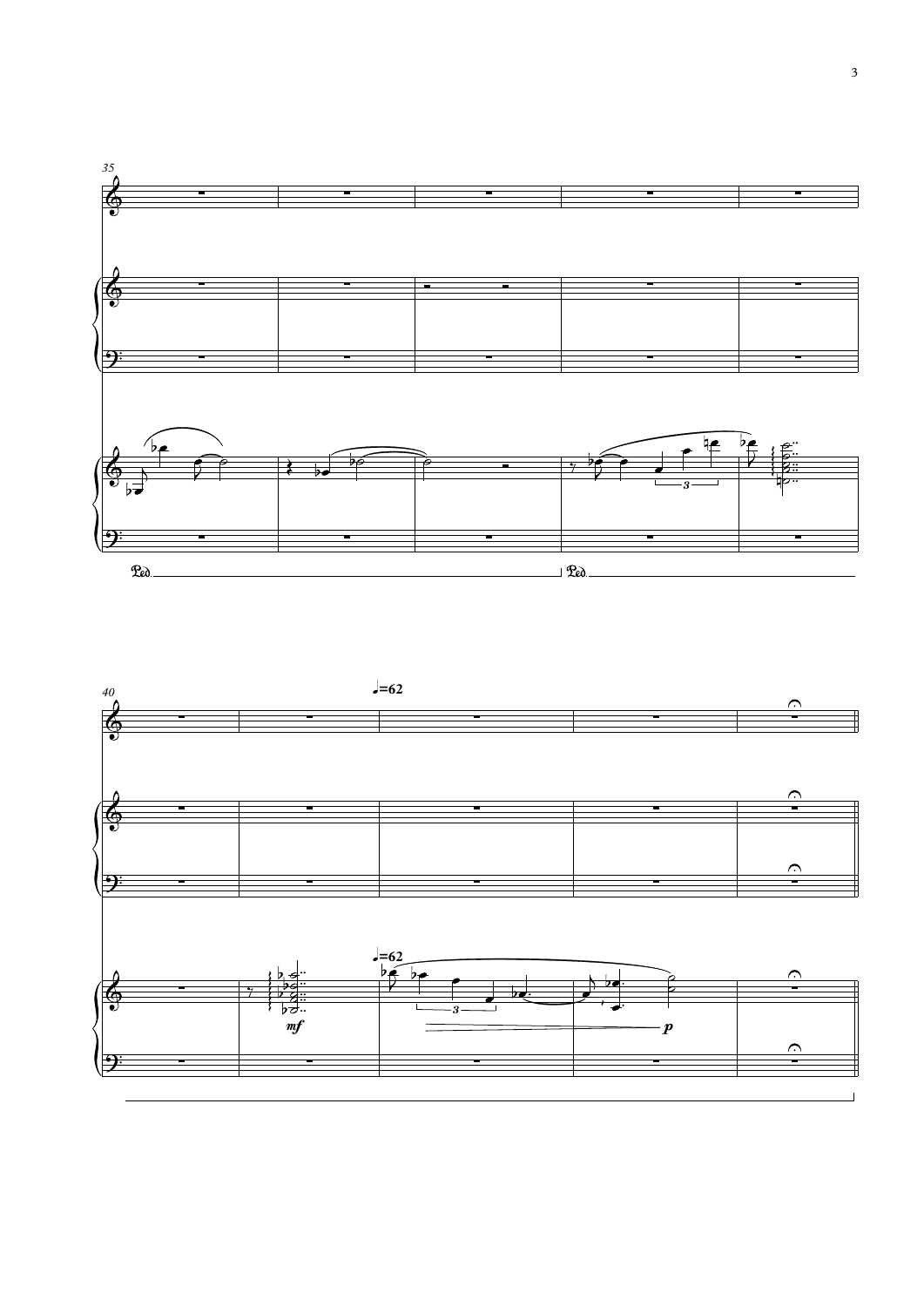



| <b>IKG</b> |  |  |  |  |
|------------|--|--|--|--|
|            |  |  |  |  |
|            |  |  |  |  |
|            |  |  |  |  |
|            |  |  |  |  |
| $\sim$     |  |  |  |  |
|            |  |  |  |  |
|            |  |  |  |  |
|            |  |  |  |  |
|            |  |  |  |  |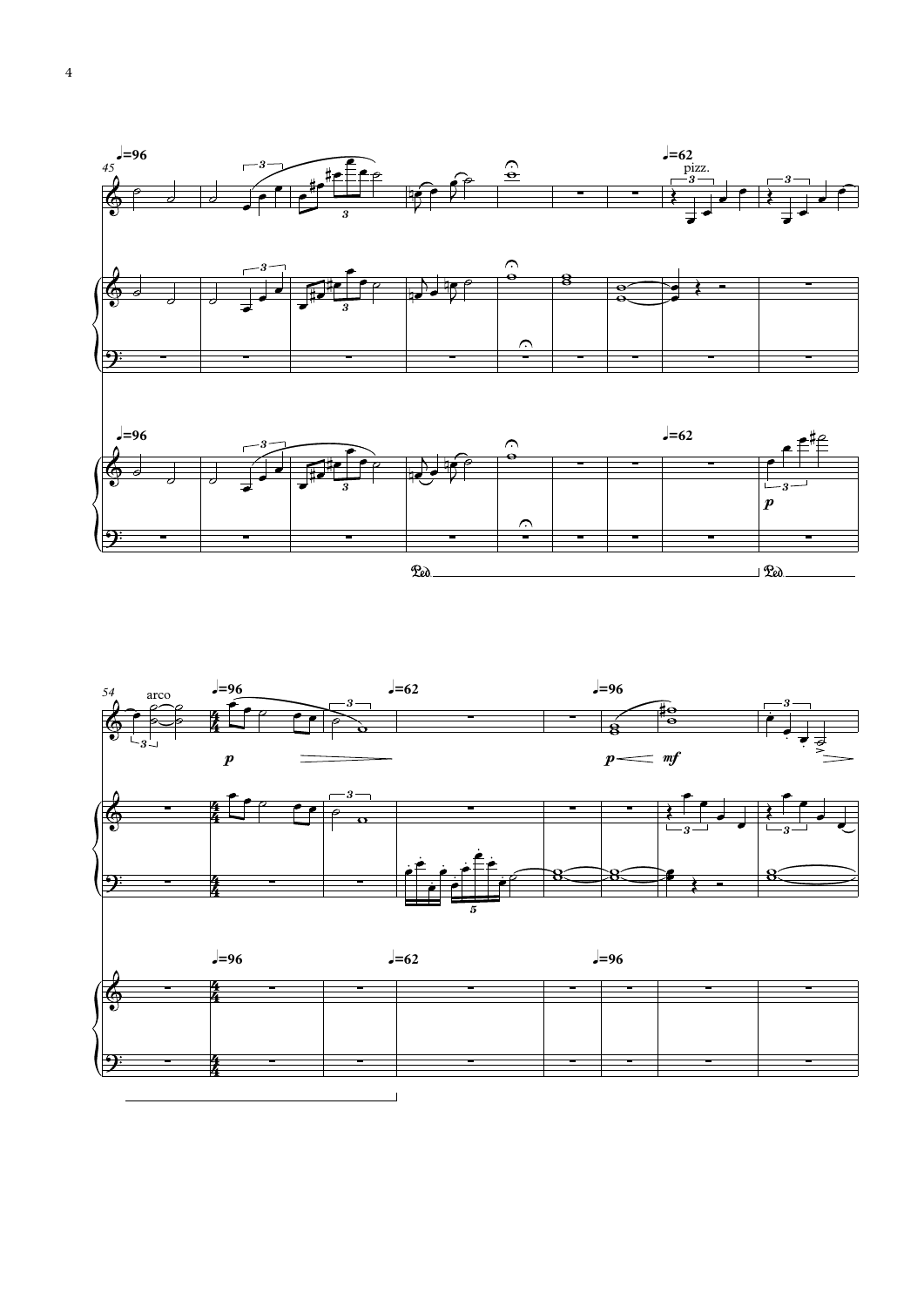



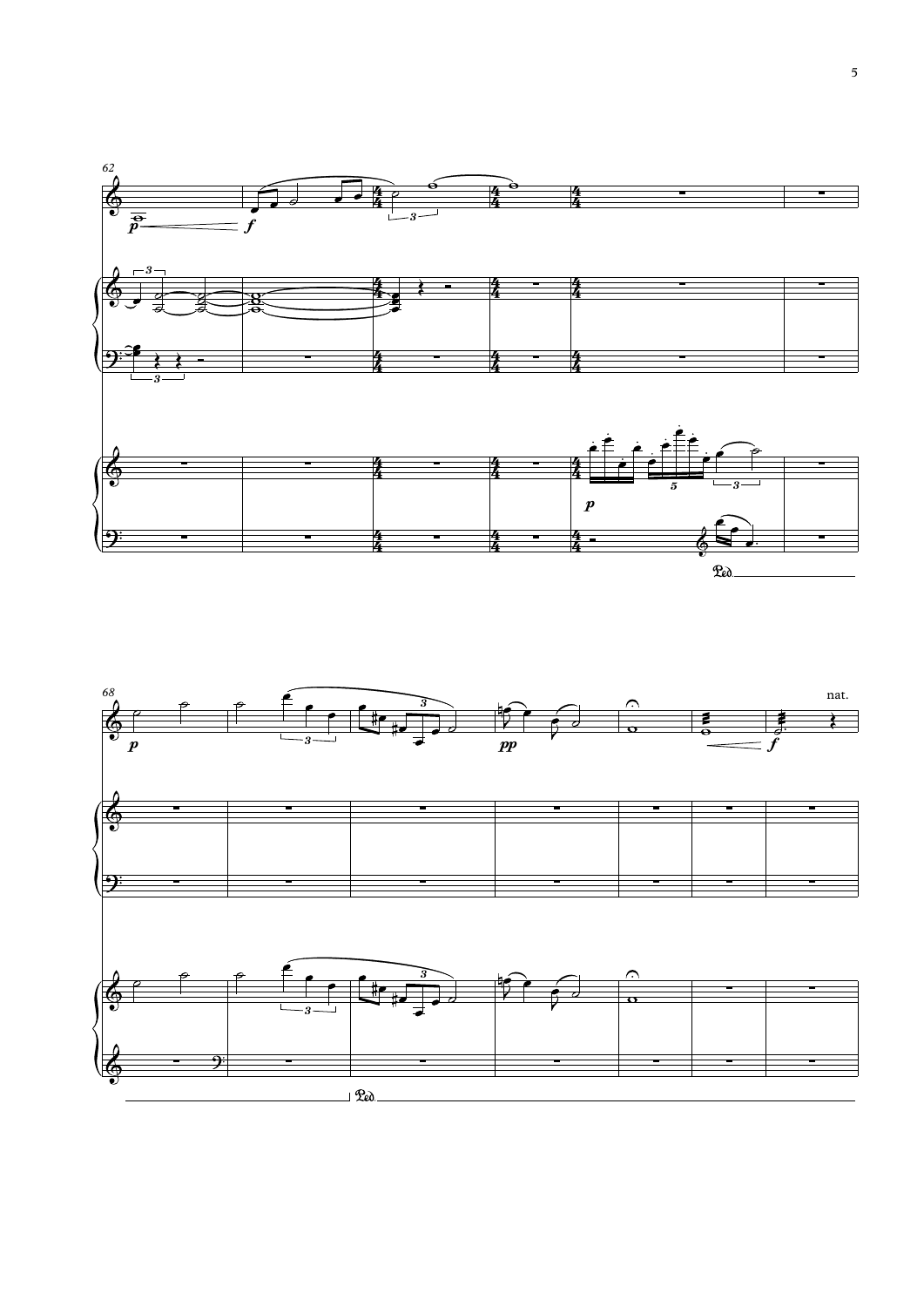

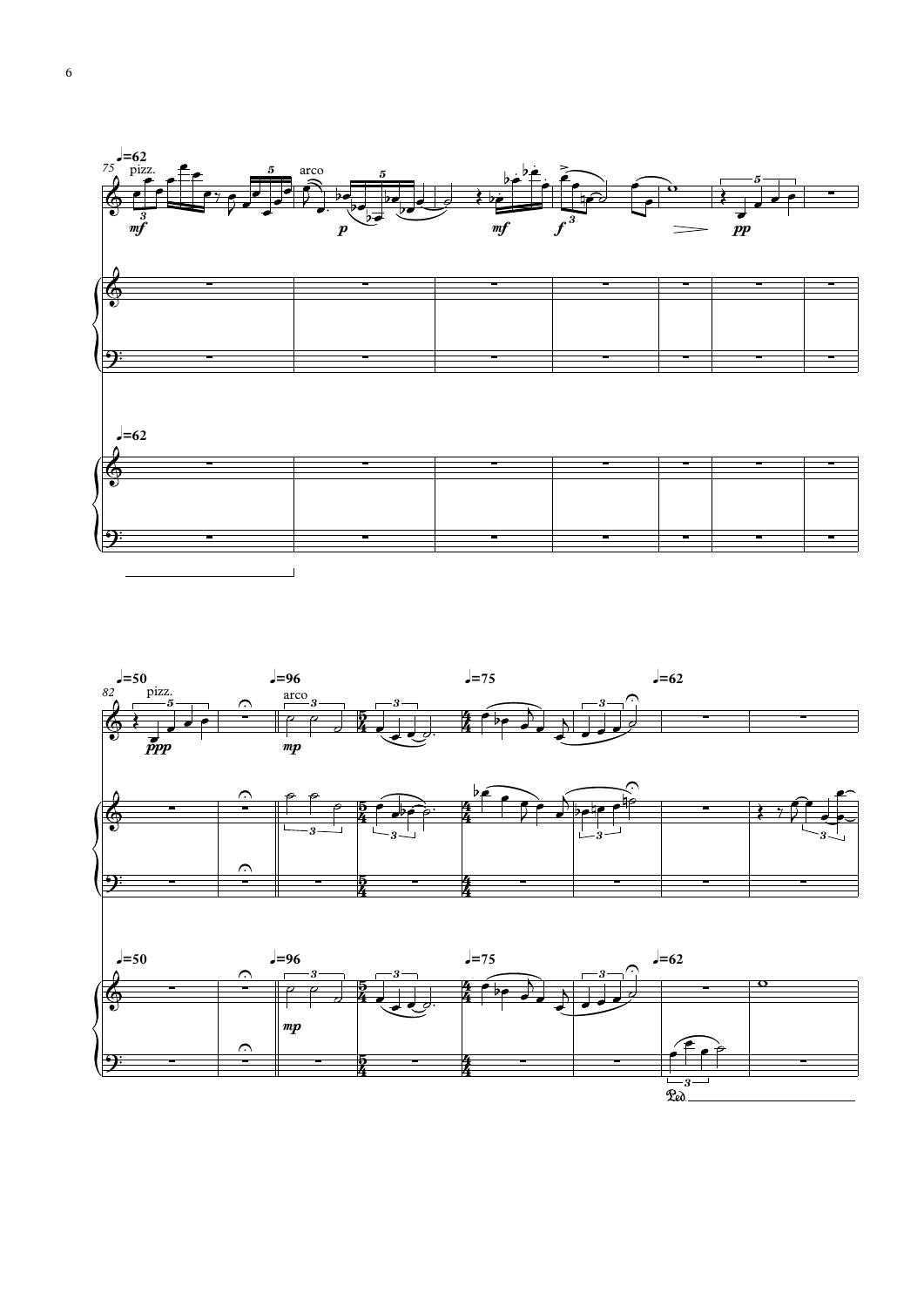